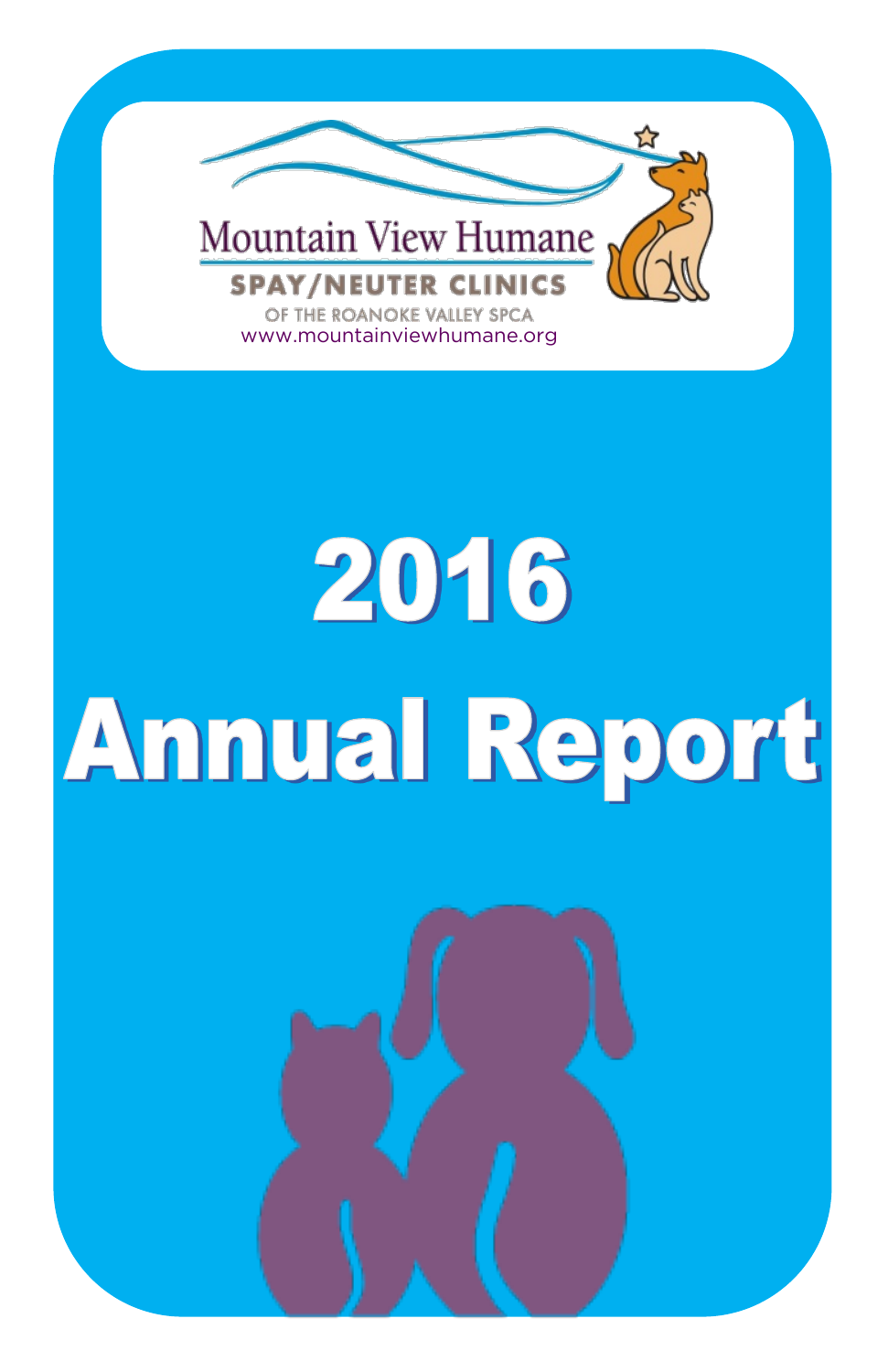# Our History

Each year, the municipal shelters in the Roanoke & New River Valleys euthanize over 1,831 dogs and cats. Proving a humane, long-term solution to this tragedy was the incentive for the creation of Mountain View Humane.

Incorporated as a 501 (c) 3 non-profit in 2010, Mountain View Humane's Board of Directors, in partnership with the Roanoke Valley SPCA, felt that opening a facility that provided high-quality, high-volume, low-cost spay/ neuter services was the only sustainable way to end the overpopulation of dogs and cats in our communities.

In August of 2010, the Waldron Ricci Spay/Neuter Clinic was opened in Christiansburg and over the next 24 months performed 8,947 spay/neuter surgeries.

Capitalizing on the success of the Christiansburg clinic, the Sabrina & Lucky Garvin Spay/Neuter Clinic was opened in Roanoke in August of 2012.

Through June 30, 2016, Mountain View Humane has performed 46,050 surgeries.

**Our Mission:** to end pet overpopulation in Southwest Virginia and Southern West Virginia by providing affordable, high-quality spay and neuter services to the general public, while providing education on the benefits of aggressive spay and neuter programs.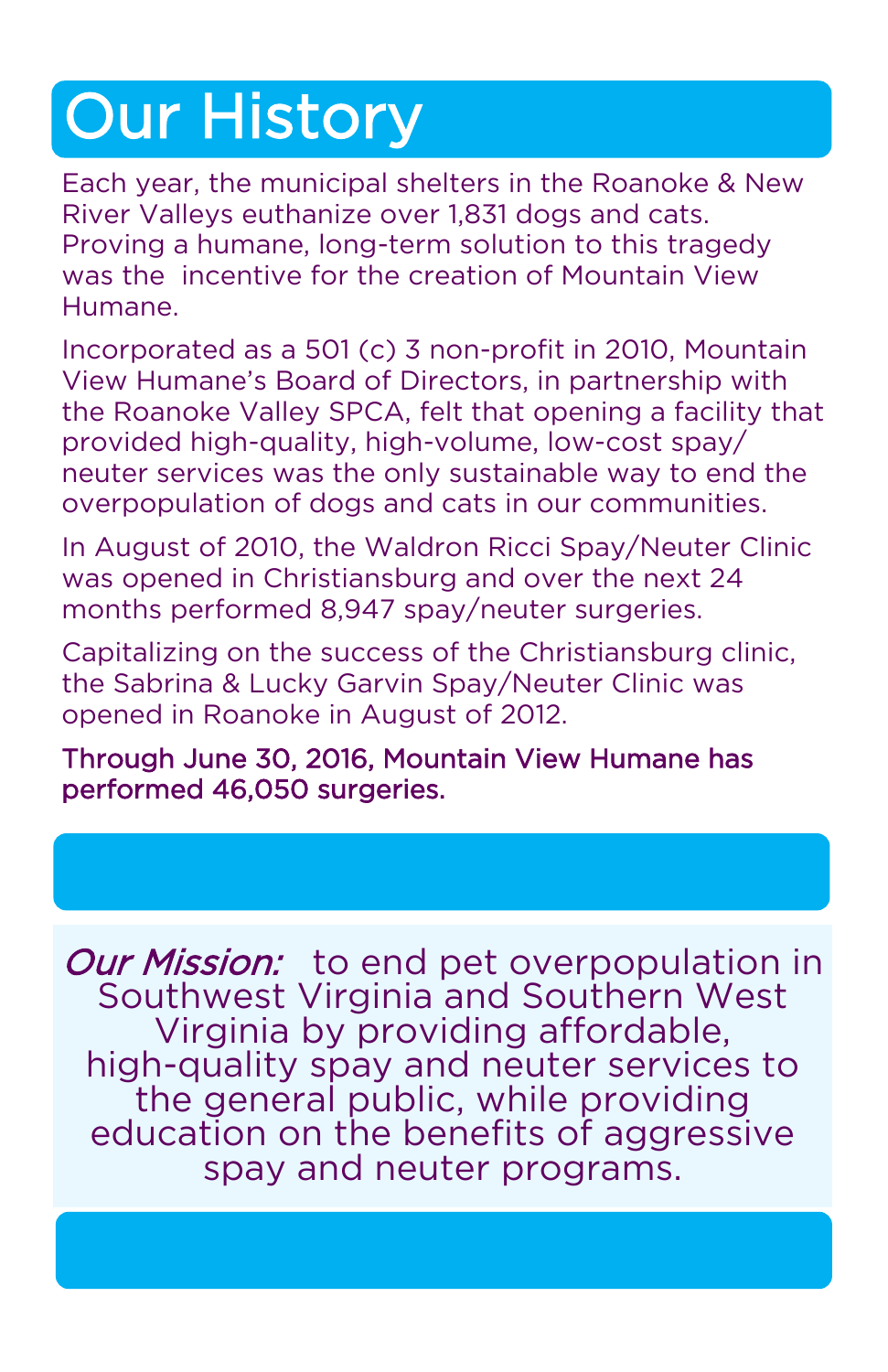# The Clinics

#### Mountain View Humane has fixed 40,050 since 2010.

In fiscal year 2016, MVH sterilized 9,582 companion animals in southwest Virginia and southwestern West Virginia, 21% were community or feral cats. During that time dogs, cats, puppies and kittens came to us from 19 counties in Virginia and 6 counties in West Virginia.

Our staff of 18 dedicated professionals worked tirelessly to make sure every patient received the individual care they deserved, while working a high-volume, fast paced environment.

Our high volume spay/neuter clinic is designed to provide sterilizations for normal, healthy patients. Our protocols are updated regularly by the Medical Director, Meghan Byrnes, DVM, to make sure the clinic runs like a "well oiled machine."

MVH takes pride in our top-notch quality of care, the cleanliness of our facility, and our completely transparent system. We invite anyone to come take a tour at anytime during normal, operating hours.



The Waldron-Ricci Spay Neuter Clinic - Christiansburg The Sabrina & Lucky Garvin Spay Neuter Clinic - Roanoke

#### Mountain View Humane Board of Directors

C. Denise Hayes, President Mark Freeman, DVM Justin vanBlaricom, Vice President Julie Ligon Karen Waldron Laura Nelson, DVM Sabrina Garvin **Markon Shelton** Jason Shelton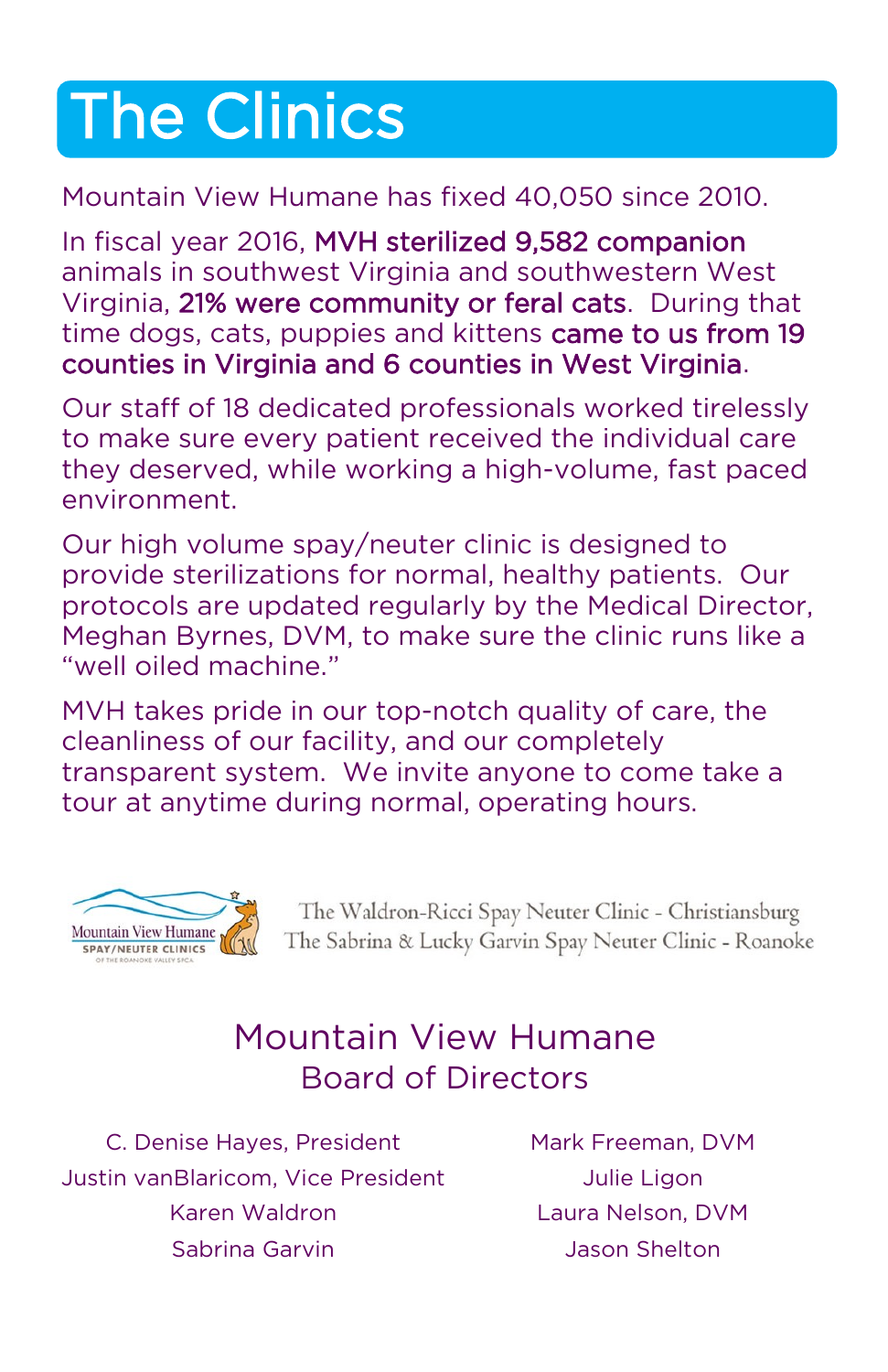# Hip-to-Snip Express

Our vehicles, an air conditioned box truck and converted cargo van, logged about 22,528 miles this year. Shelters and volunteers work with us to schedule appointments, cover costs for clients and/or make sure the pets are safe and secured riding the Hip-to-Snip Express.

MVH's transport vehicles pick up at regularly scheduled, designated locations and pets are returned to their owner the following day.

The Hip-to-Snip Express currently transports from 8 counties. In 2016, MVH safely transported 1,346 companion animals from our pickup points.

In 2016, MVH relied on volunteers, who were critical to the success of our transport program. Volunteers are the voice in their communities for spread the word of animal advocacy, humane education, TNR training and programs offered to those who cannot afford to sterilize their pet.

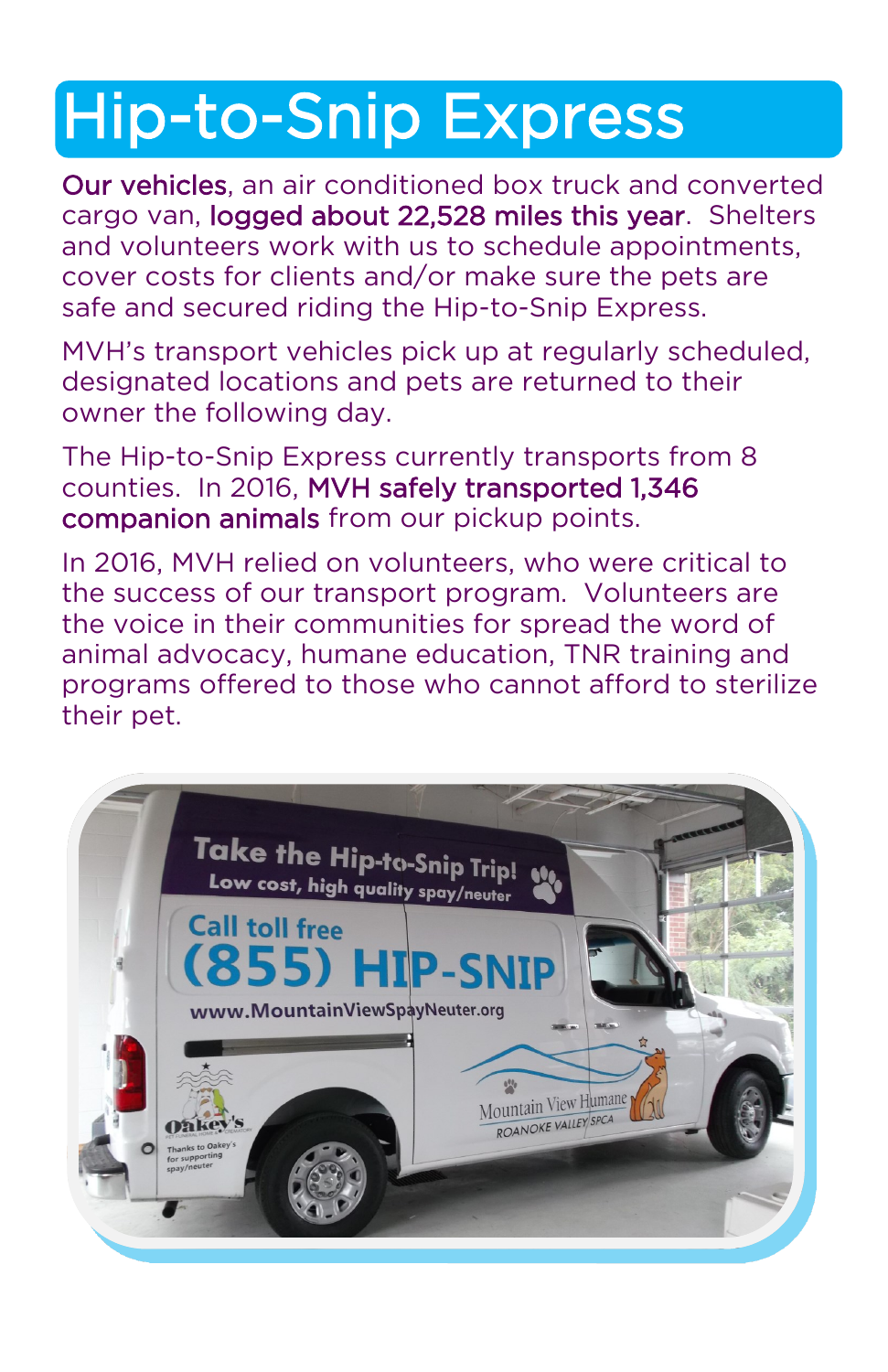### Our Financials \$1,037,355 Income \$1,032,013 Expenses 63% Program Income 15% **Grants** 15% **Contributions** 7% Investment Income 90% Program Expenses 8% Administrative 3% Fundraising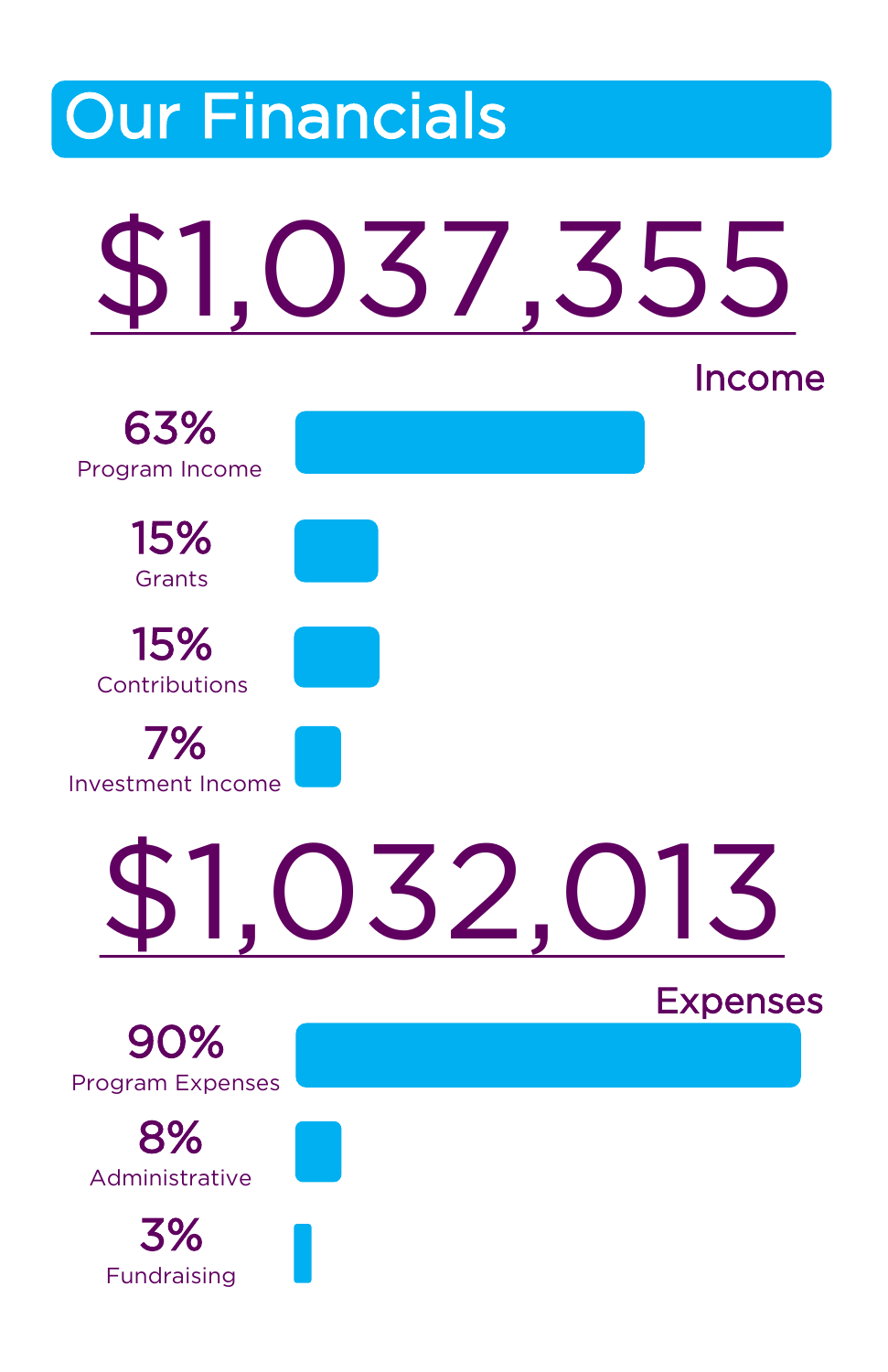# MVH Programs

In 2016, 72% of the clients that came to Mountain View Humane were financially aided by grants, donations and partnering with organizations and municipalities to provide reduced cost services.

We currently work with 11 different municipalities to help reduce the cost of spay/neuter surgeries for their residents. And we work with 8 different agencies to lower the cost of feral cat surgeries.

There are many designated programs available to residents in the Roanoke & New River Valleys, below are just a few.

- Spay it Forward allows those who are on Medicaid or a similar income-based government assistance program to qualify for reduced fees.
- The Tulip Fund allows residents of the New River Valley to spay/neuter their pit bulls for just \$20, with eligible financial aid applications.
- The City of Roanoke Fund allows those who are on Medicaid or a similar income-based government assistance program to qualify for reduced fees.
- . The Montgomery County Cat Pilot Program allows residents of Montgomery County to reduce the surgery cost by \$23 for owned or feral cats.
- The City of Salem allows residents of the city to apply a \$28 voucher to reduce the surgery cost for owned dogs and cats.
- The **Town of Vinton** allows those who are on Medicaid or a similar income-based government assistance program to qualify for reduced fees.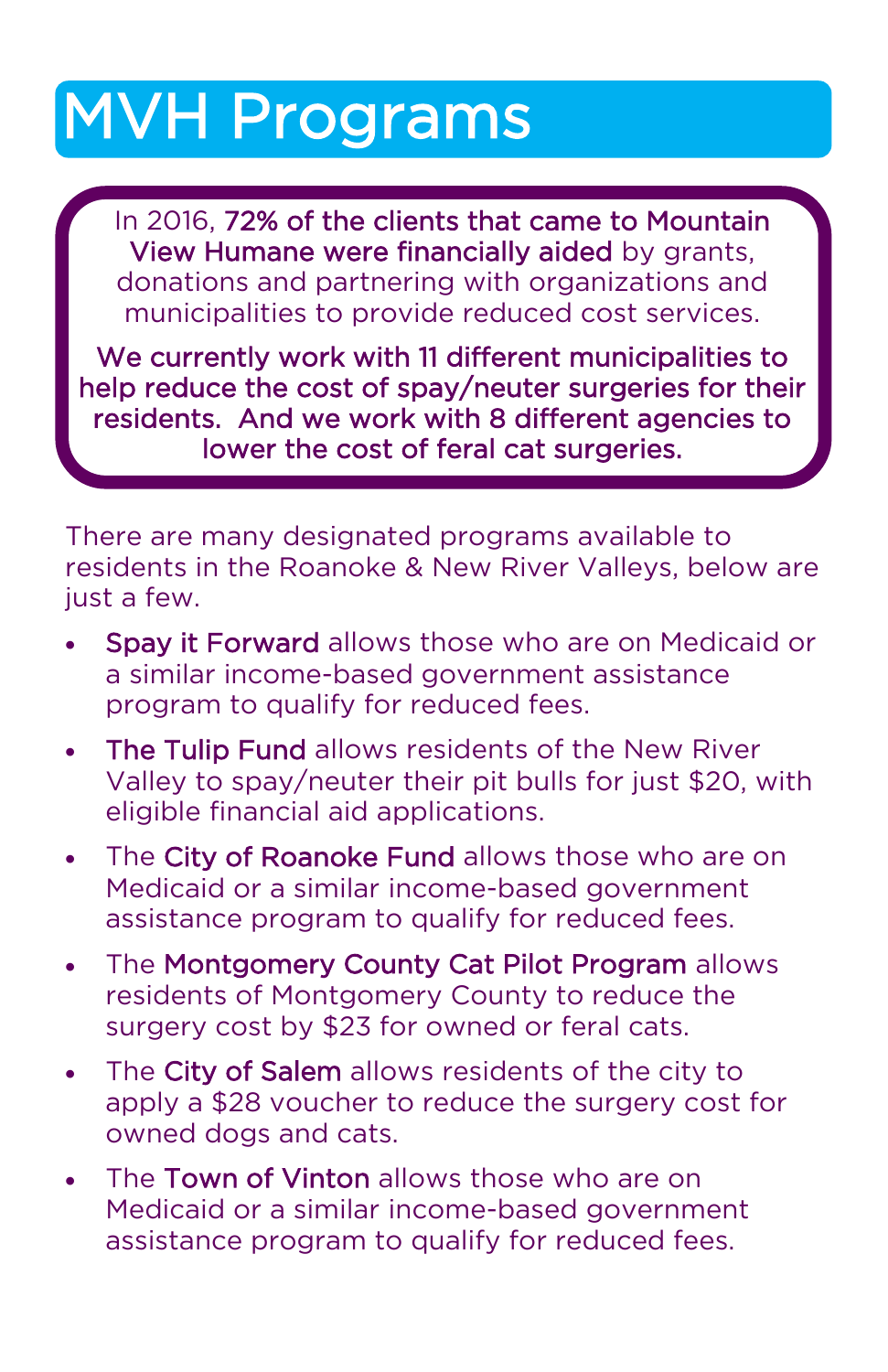# Thank You!

Our ability to keep the cost of lifesaving spay/neuter services affordable for all and ensure that all individuals, regardless of income, can access our services is dependent up on the generous support of our many donors and granting agencies. Many of these agencies are private foundations, but we'd also like to recognize our local municipalities who providing funding to offset the cost of spay/neuter services for their residents. We cannot thank you enough!